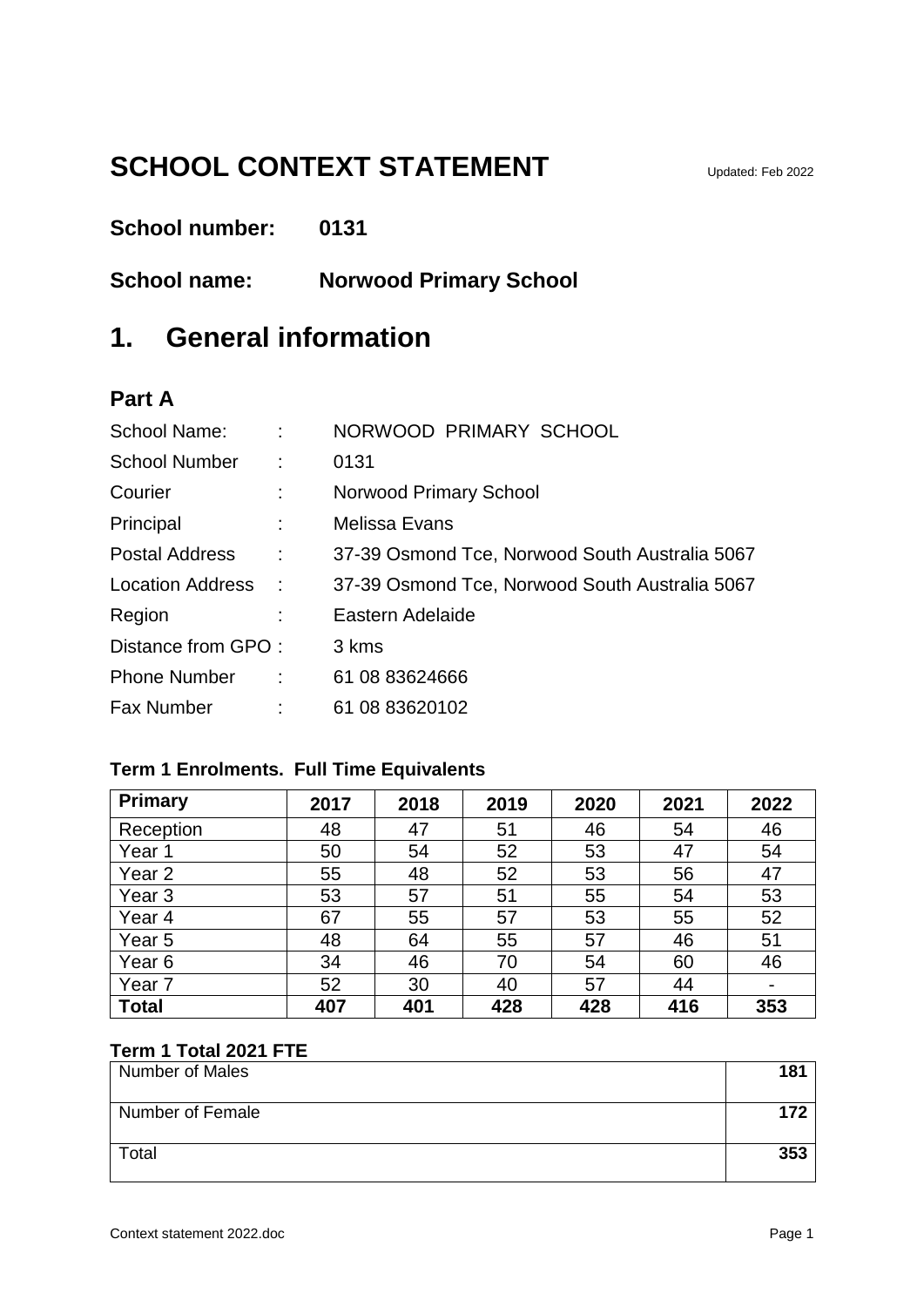| Number of Students on School Card                                                  | 30  |
|------------------------------------------------------------------------------------|-----|
| Number of Non English Speaking<br>Background Students/English As a Second Language | 201 |
| Number of Aboriginal/Torres Strait Islander Students                               |     |
| Students with disabilities                                                         | 14  |

#### **Part B**

Principal: Melissa Evans Deputy Principal: Lisa Conroy Assistant Principal: Michael Cain

• School e-mail address:

dl.0131.info@schools.sa.edu.au

- Staffing numbers:
	- 14 classes supported by 29.5 FTE (leaders, teachers and SSOs)
- OSHC:

Before and after School Care programmes are provided by Norwood Out of School Hours Care (NOSHC). A Vacation Care program also operates.

• Enrolment trends:

The school has generally been experiencing enrolment growth for the past five years. The transition of Year 7 to High School settings has resulted in a reduced total number of students.

• Special arrangements:

Entitlement to use of Norwood Oval [long standing agreement]

Year of opening:

Norwood Primary School opened in 1877.

• Public transport access:

The school is situated on the corner of Osmond Terrace and Beulah Road and can be accessed by buses that run frequently along The Parade and Magill Road.

## **2. Students (and their welfare)**

General characteristics:

We are a Category 7 school. The school population reflects the cultural and social diversity of the community with about thirty cultures represented. Approx. 57% of our students come from Non-English speaking backgrounds. 9% of our students are School Card holders.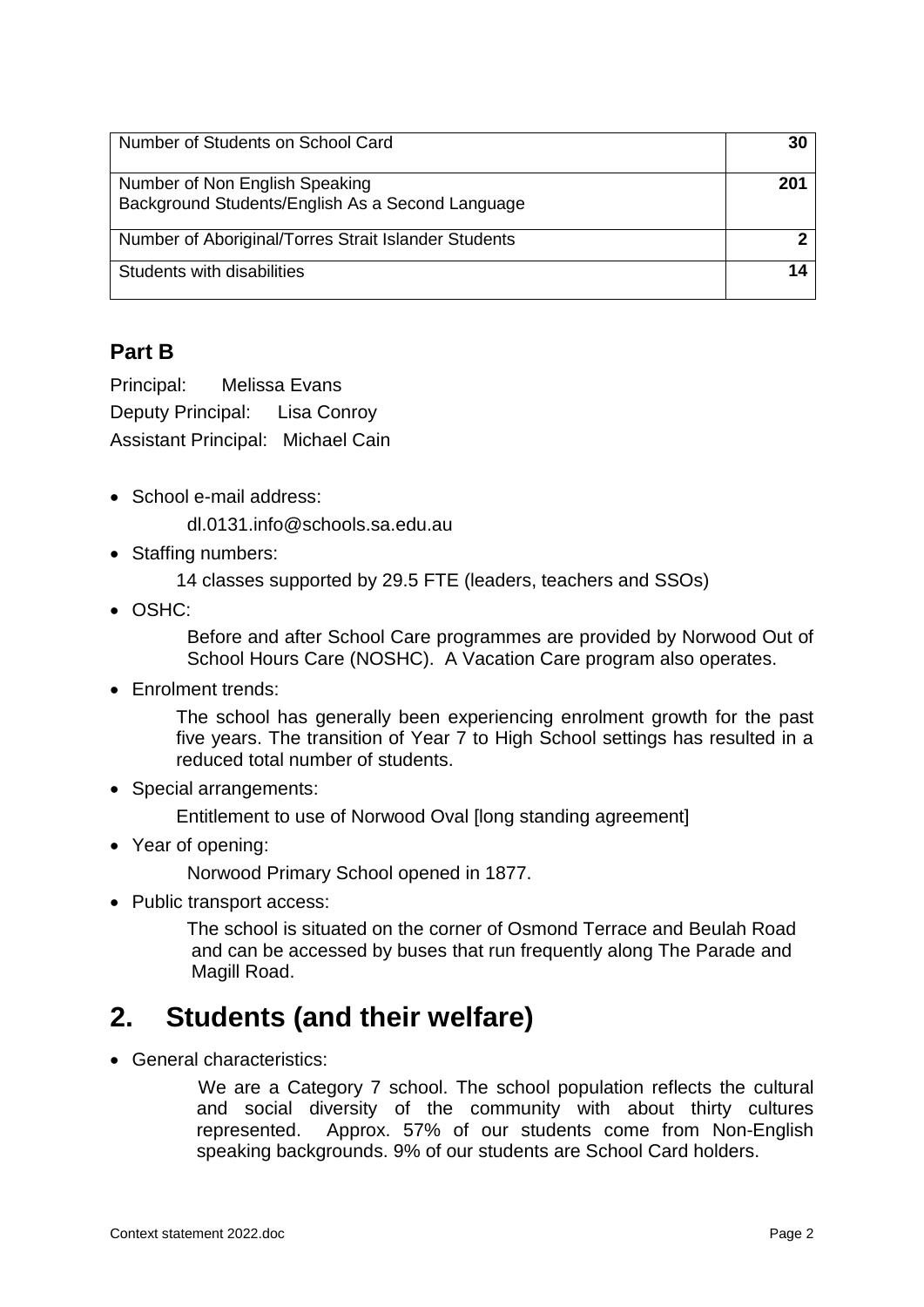(Pastoral) care programs:

Support for students is provided through a range of intervention programs, including EALD, Learner's Assistance Program & First Language Maintenance and Development. Considerable resources (financial and HR) are allocated to these support programs, which are overseen by the Leadership team. Significant student data is collected & analysed to identify students to be provided with additional learning support.

- School Improvement Plan Priorities (2022):
	- Increase higher bands achievement in writing in all classes.
	- Increase higher band achievement in mathematics in all classes.
- Student management:

The school Behaviour Code outlines the school's expectations of students and their behaviour. The policy is designed to provide a consistent approach to behaviour management across the school. A Student Wellbeing Framework has been developed to promote the wellbeing and resilience of our students. The Framework is based around Engage, Inspire and Empower and is embedded through Actions for Happiness – GREAT DREAM, Building Learning Power, UR Strong – Friendology and the school values of Community, Diversity, Creativity and Diversity. Students are encouraged to be responsible for their own behaviour. Teachers explicitly teach appropriate negotiation and conflict resolution skills and grievance procedures. Circle Time, Building Learning Power, Way to A, The Incredible 5 Point Scale,Mindfulness, Growth Mindset, and school values are significantly incorporated into classroom programs.

There is a strong partnership between staff, students and parents with the Leadership Team managing behaviour issues that require reflection time. Parents are familiar with the school's behaviour policy and are supportive in reinforcing expectations.

Student Voice:

We run SRC R-2 and 3-6. Students meet fortnightly, with a focus on student engagement with teaching & learning at NPS. Apart from the implications for teaching methodology, staff members need to support such processes through regular and effective class meetings.

We have 2 Student School Leaders who are elected via application.

Library Monitors ensure the smooth running of our library services.

Additional opportunities for leadership occur throughout the year in response to student-led initiatives.

• Special programmes:

Arts Focus –

- Annual Musical
- Annual Art Show
- Music ensembles
- Festival Choir
- Specialist Music tuition Instrumental Music (DfE) & Private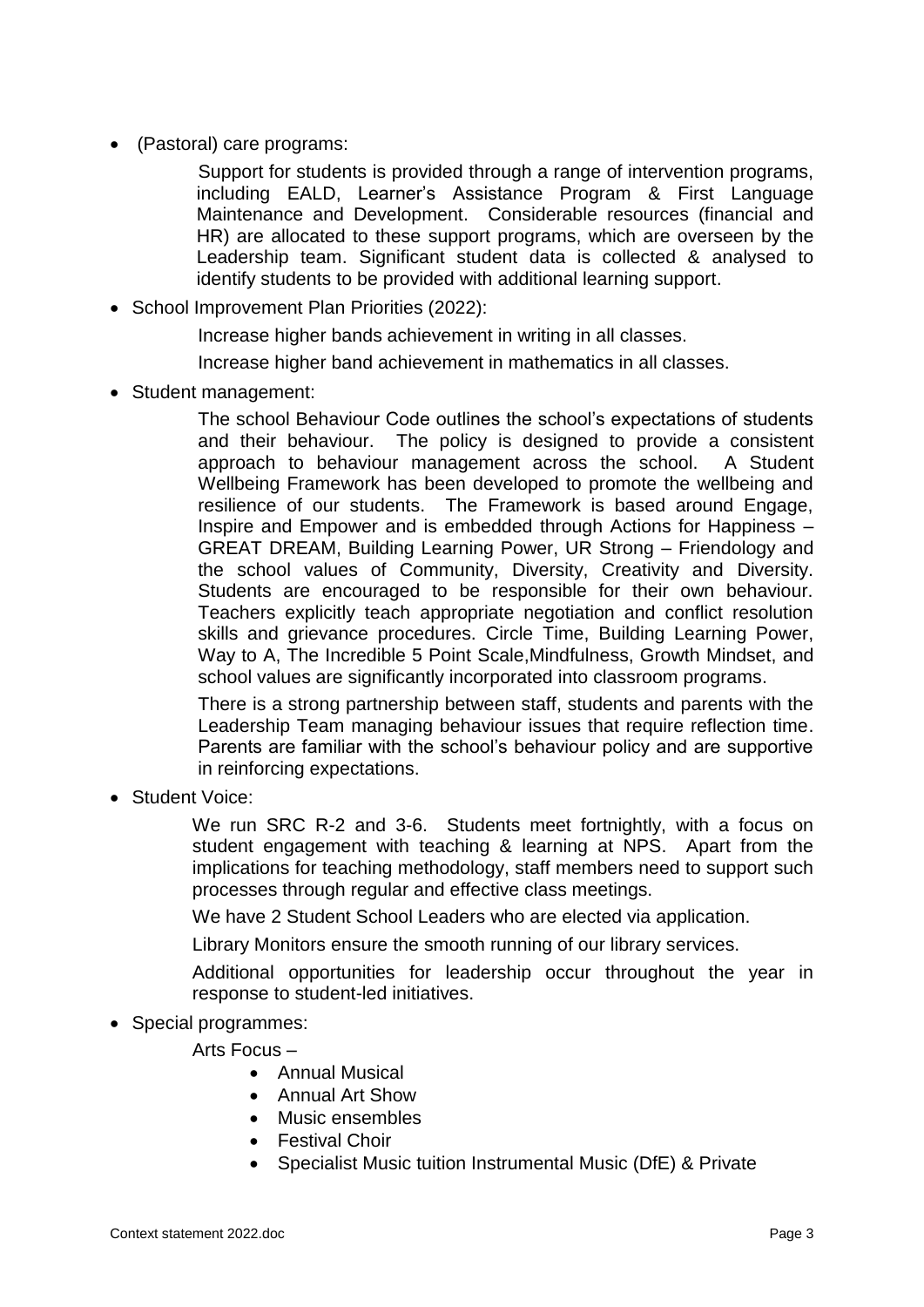Significant local events & community interactions

Quicksmart Maths Intervention

Languages & First Language Maintenance and Development

- Italian (Australian Curriculum Language all students)
- Chinese Mandarin (eligible FLMD students)
- Hindi (eligible FLMD students)

# **3. Key School Policies**

- Recent key outcomes:
	- Development of 3 year School Improvement Plan with a focus on High Band Achievement in Writing and Mathematics;
	- Development of the Wellbeing Framework 2020-2022
	- Development of a Master Plan to guide the grounds and facilities projects in 2017 and beyond.
	- Highly successful External Review in 2019

# **4. Curriculum**

• Subject offerings:

Norwood Primary School is currently implementing the Australian Curriculum in line with the expected timeline. We therefore teach all Australian Curriculum subjects. Italian is our Australian Curriculum Language and we also provide Chinese and Hindi First Language Maintenance & Development (FLMD) programs. Our specialist teachers are in The Arts, Health & PE, Languages and Digital and Design Technologies.

Instrumental Music is taught in the school by DfE Instrumental Music teachers (stringed instruments) and by private providers (guitar, keyboard & woodwind).

• Inclusive Education:

Targeted support is provided for students with disabilities through OnePlans. Students with specific learning difficulties or disabilities receive small group or individual support. This support is managed by the Student Support Team and implemented in a flexible way, through close liaison between the classroom teacher, SSO's, leadership team and parents/caregivers, depending on the needs of the student.

An Early Intervention programme has been established for those students who are assessed as being at risk in terms of their Literacy development at the end of their first year at school. Quicksmart targets students requiring additional support in Mathematics (years 3-6). MultiLit program targets students requiring literacy support (years 2-6).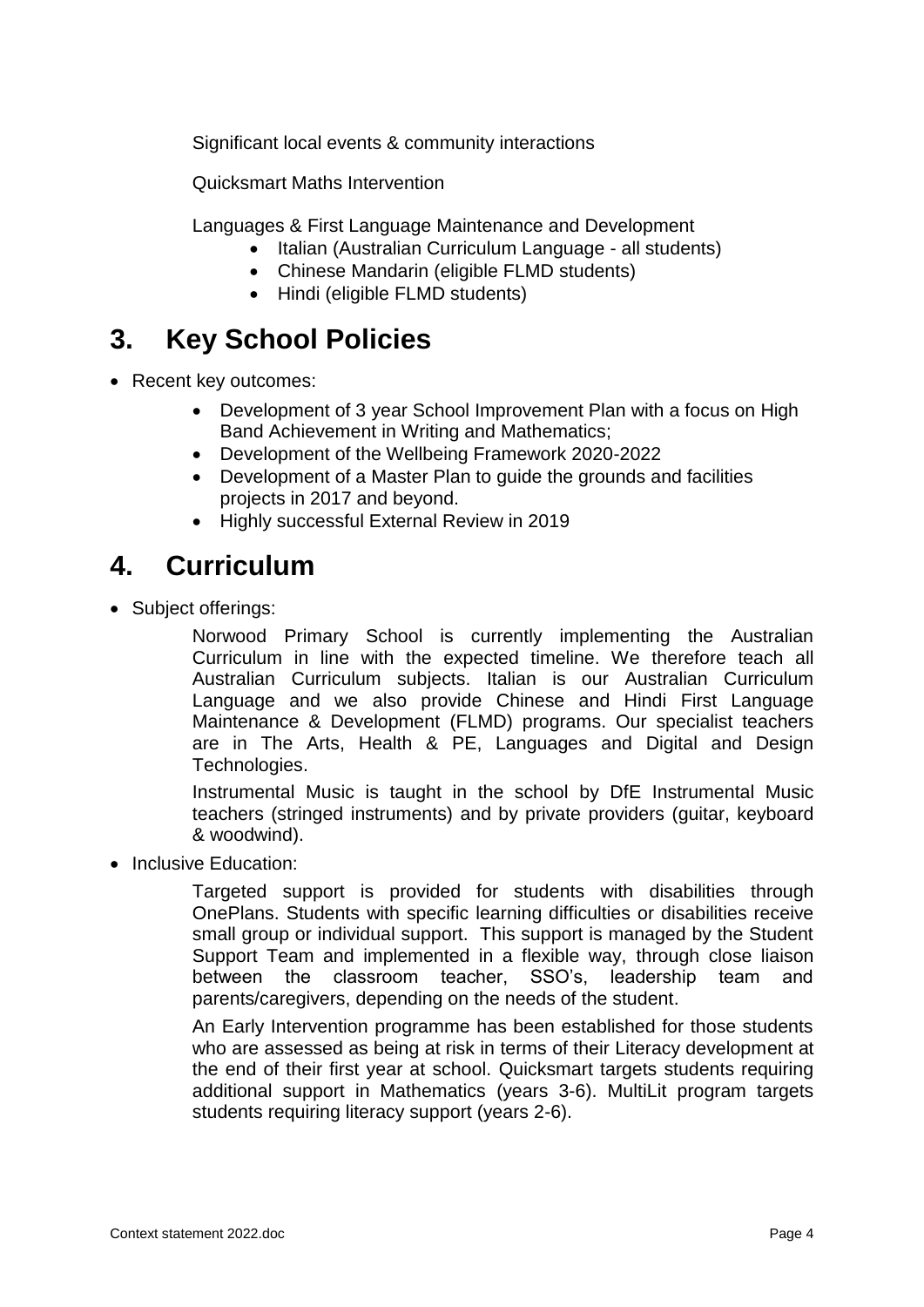• Teaching methodology:

Teachers are committed to a methodology that incorporates Student Voice, Key Competencies and a strong focus on Literacy, Numeracy and the development of learner dispositions.

The Australian Curriculum General Capabilities are fully embedded into teaching and learning cycles.

Adherence to the TfEL frameworks drives pedagogical development as teachers engage learner needs.

Staff implement identified High Impact Teaching Strategies as part of everyday practice.

Assessment procedures and reporting:

Our school is aligned with the 2018 DECD Results PLUS requirement to track student achievement four times a year.

This is informed through a range of assessment strategies as follows;

- Whole school testing (except Reception) includes standardised diagnostic tests for Literacy and Numeracy. This is primarily through the use of ACER (PATM/PATR/PATSpelling) testing structures.
- Phonological awareness testing in across the Early Years is significant and data analysis drives teaching programs and student intervention needs.
- Language & Literacy data is collected annually.
- Running Records data is collected in Terms 1 & 3
- Phonics Screening Check assessments
- NAPLAN data (Years 3 & 5)

This data is analysed to identify those students requiring additional support and monitoring.

Joint programmes:

The school has developed close links with a number of groups, including the City of Norwood, Payneham and St. Peters Council, Norwood Football Club, Margaret Ives Children's Centre and local Kindergartens and engages in a number of joint programs each year.

With the establishment of the National Partnerships in 2014, we became part of Central East Partnership, with our primary partner schools being Burnside, Marryatville, Rose Park and Open Access. We collaborate across our sites as we work together to meet our Partnership Review outcomes.

## **5. Sporting Activities:**

 The After Hours Sports Committee co-ordinates summer and winter sports programs include: netball, basketball, cricket, soccer, and football (depending on numbers and interest).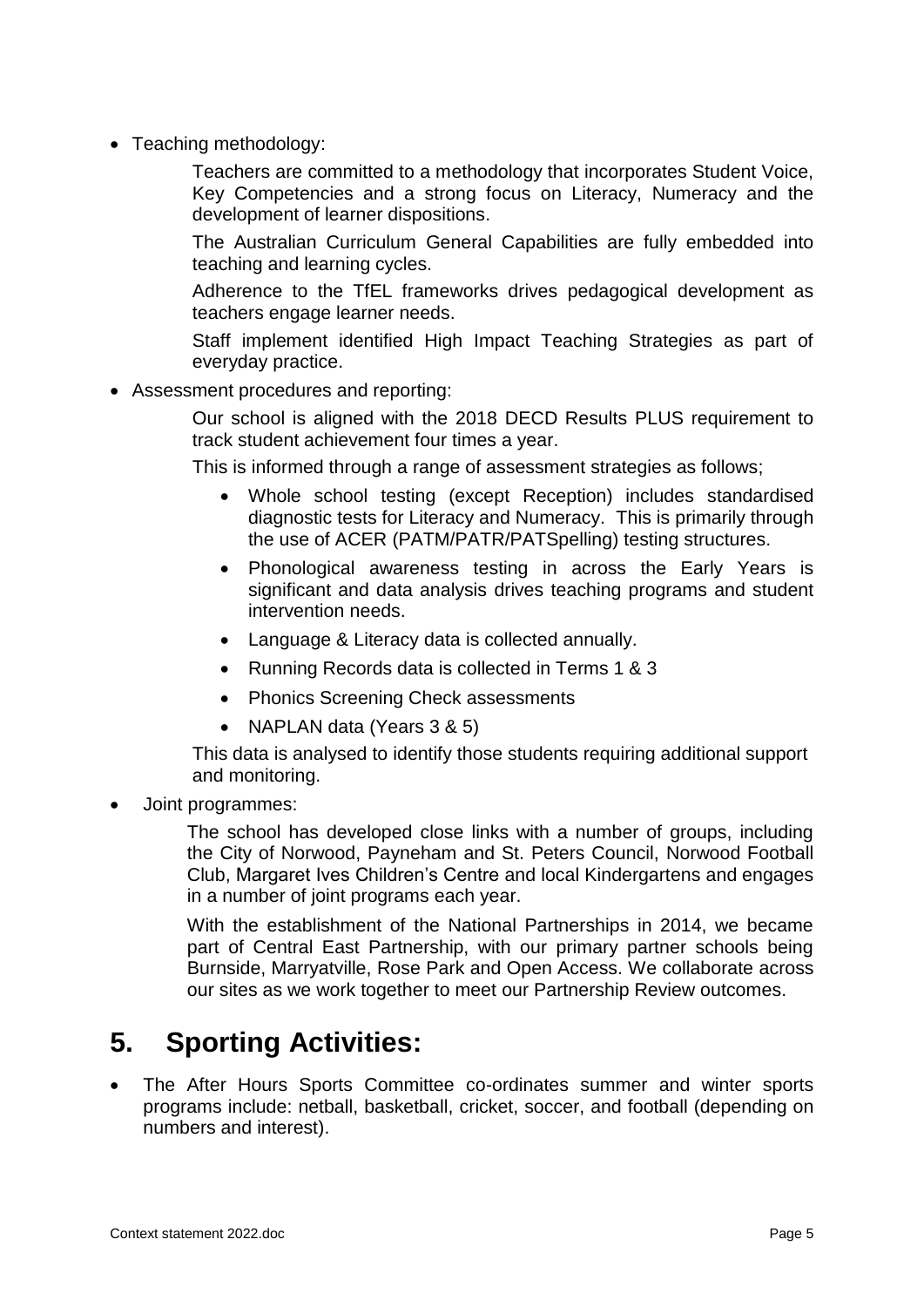# **6. Other Co-Curricular Activities**

General:

Camps and Excursions Annual Sports Day Annual Swimming Carnival Swimming/Aquatics Program.

Special:

Arts Focus – visual and performing arts, including an Visual Arts Show and Musical for Years 5-6.

# **7. Staff (and their welfare)**

Staff profile:

Low turnover of staff

Community acknowledgement of a skilled and dedicated staff.

Leadership structure:

Principal, Deputy Principal and Assistant Principal

Staff support systems:

There is a focus on developing collaborative processes and structures to support sharing across the school. Year Level teams work collaboratively to progress aspects of specific teaching & learning programs and to ensure consistency across classes. Professional Learning Communities focus on critical refelction of teaching pedagogies. Staff meetings focus on admininstration and aspects of whole staff professional learning. Teachers have professional goals aligned to the site improvement plan and work through PLCs and with leadership to reflect on practice and progress towards specific goals for our students.

Performance Management:

A range of processes are used to ensure that staff are able to monitor and improve their performance. These include line management meetings, peer planning, oral and written feedback and classroom observations. Ongoing training both on a whole school, group and individual basis supports the achievement of site improvement goals.

A significant number of staff are at the Step 9 level and as such take on mentoring roles and lead pedagogical change.

Staff utilisation policies:

The particular skills and expertise of staff is acknowledged where possible through the allocation of responsibilities or involvement in particular focus groups or event planning teams.

Teachers have a shared responsibility for the successful progress of all students, in line with site improvement plans.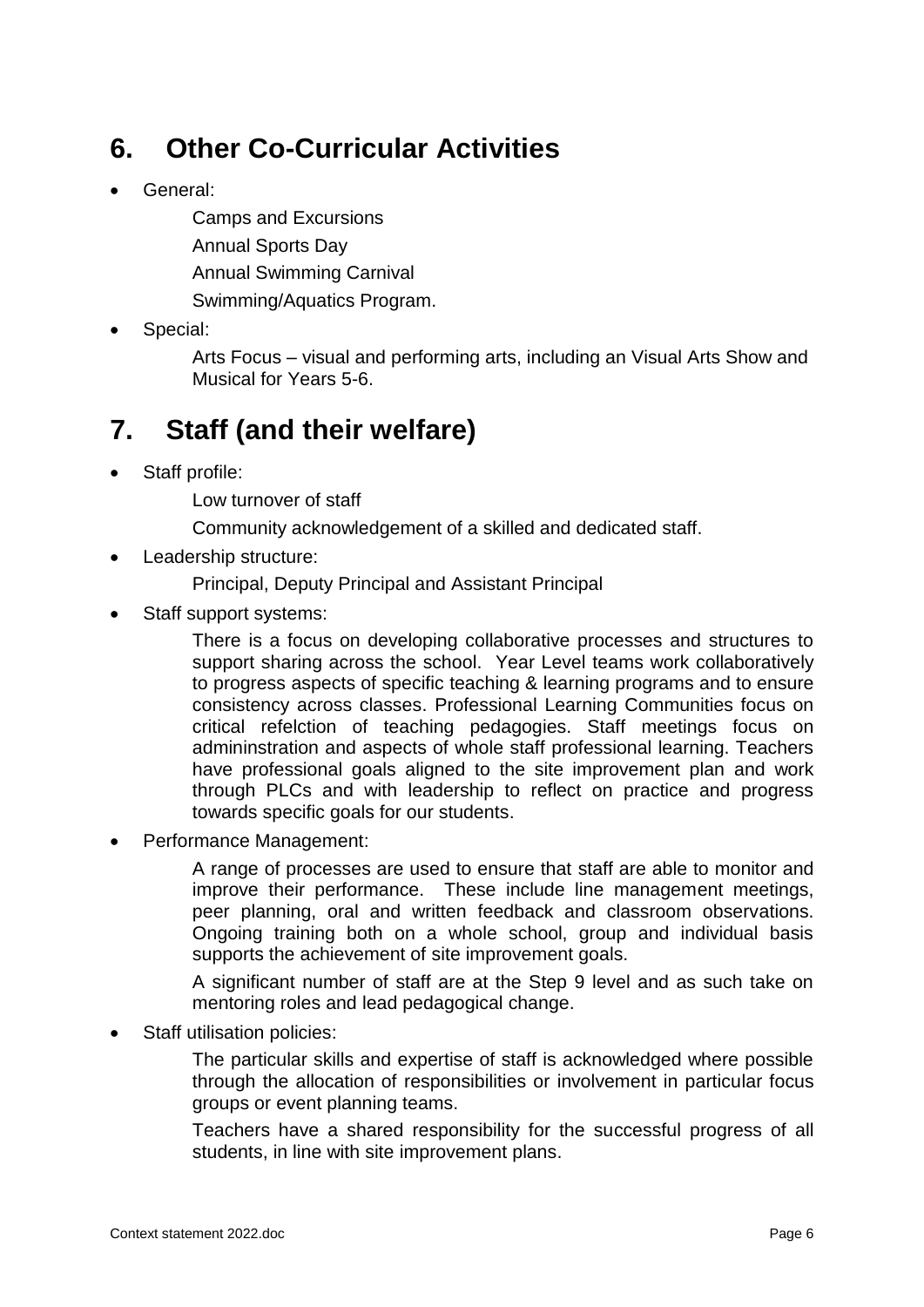- Access to special staff:
	- Instrumental Music Services staff provide a String Instrumental tuition Program to our students.
	- We access guidance and DfE Support Services personnel through the referral process.
	- Specialist Health & Physical Education Teacher
	- Specialist Performing Arts Teacher
	- Specialist Language Teacher (Italian)
	- Specialist Digital and Design Technologies Teacher

## **8. Incentives, support and award conditions for Staff**

• Cooling for school buildings:

All teaching and administration areas are air conditioned.

# **9. School Facilities**

• Buildings and grounds;

Norwood Primary School is an inner city school, situated on a small site adjacent to Norwood Oval, bordered by Osmond Terrace and Beulah Road. The Primary School was opened in 1877. The main building and surrounding stone walls are listed by the National Trust. A number of other buildings on the site, including Clarke House, Marten Cottage (1911) and Wade Cottage (1890) are listed on the local Council register of buildings of significance. The Vine, which is generally regarded as the oldest living grapevine in SA, is also listed on the local heritage register. A 1916 student hand built memorial obelisk is of national historical significance.

A major \$4.25 million redevelopment of the school's facilities was completed in 2010.

All buildings in the school have been identified with historical markers, acknowledging past historical associations and contributions to the school. The school has a significant educational history and traditions – including being the original site of Marryatville High School and Norwood High School.

A Nature Play area was installed in 2019, and outdoor seating and covered areas are planned as future projects.

• Specialist facilities:

The School has a Gymnasium, Performing Arts Centre and Activity Hall, and has access to Norwood Oval for break time play, sprints training and Sports Day.

The Mulberry Hall Performing Arts centre symbolically connects the historical buildings to the 21<sup>st</sup>. century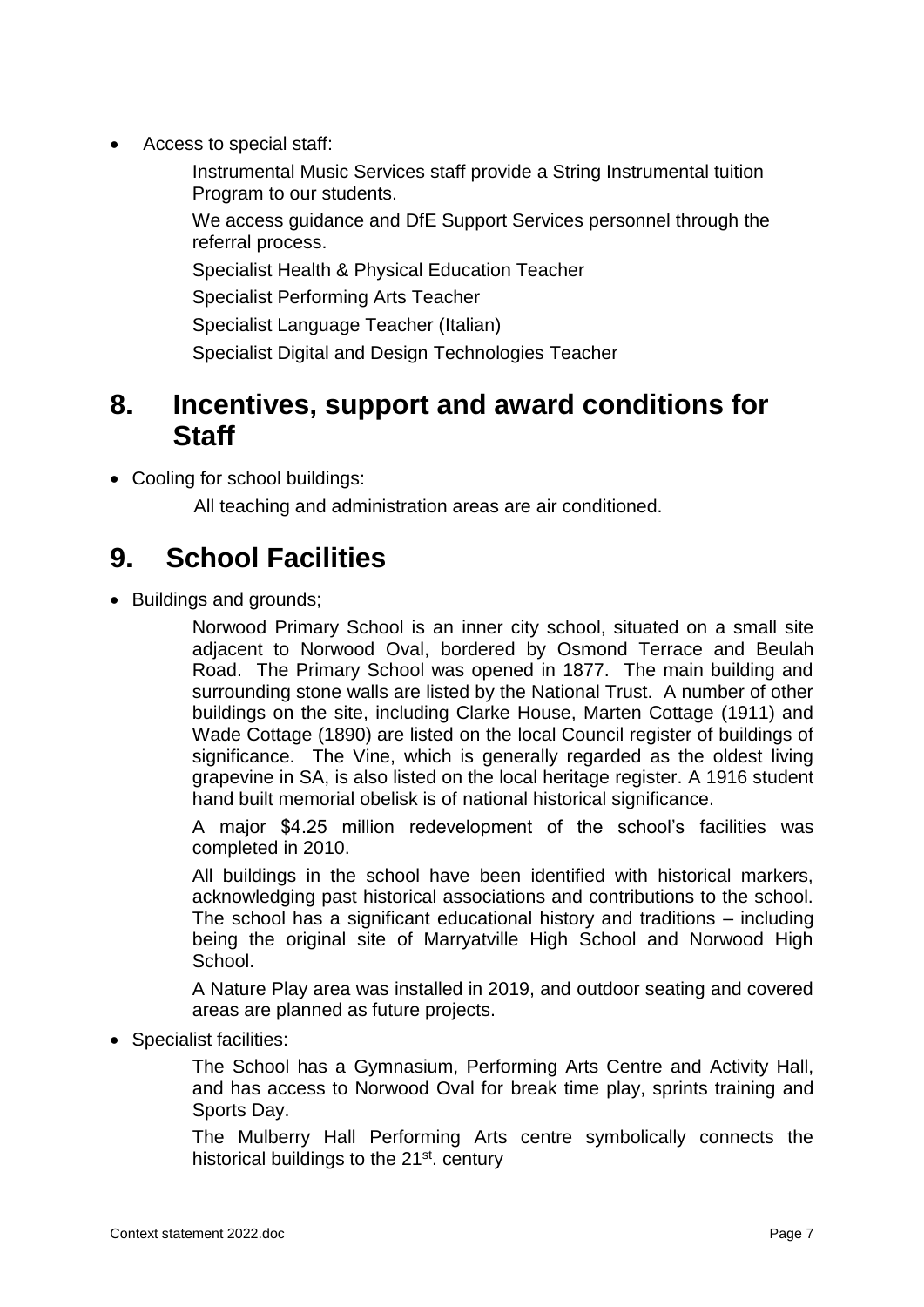• Student facilities

The school student amentities block was refurbished in 2021, updating flooring, painting and fittings.

• Staff facilities:

Each main building has a teacher preparation area.

All classes have portable devices with email and internet access.

All classrooms have interactive whiteboards and devices connected for teaching purposes.

Access for students and staff with disabilities:

All buildings are accessible to students and staff with disabilities. The school has Accessible toilet facilities located in Mulberry Hall.

Access to bus transport:

The school has easy access to public transport from either Magill Road or Norwood Parade.

## **10. School Operations**

• Decision making structures:

Norwood Primary School has a comprehensive decision making policy based on a democratic/participatory model.

Staff consultation is a priority for decision making to occur successfully.

• Regular publications:

The school has a newsletter that goes home to families in weeks 1, 4, 7 & 10. There is also a parent brochure.

Staff is issued with a comprehensive Staff Handbook at the beginning of the year.

Staff access day-to-day information electronically, with daily and weekly overviews.

Class teachers use a variety of strategies to maintain communication between home and school including email (preferred), Seesaw app, communication books, diaries, class newsletters and curriculum overviews.

• School financial position:

Norwood is a Category 7 school and operates with a small annual reserve.

• Special funding:

School is successful in applying for various grants to support specific projects related to curriculum and wellbeing activities.

#### **11. Local Community**

General characteristics:

The school community is reflective of the diverse community found within Norwood. This diversity is both cultural and socio-economical. There is a